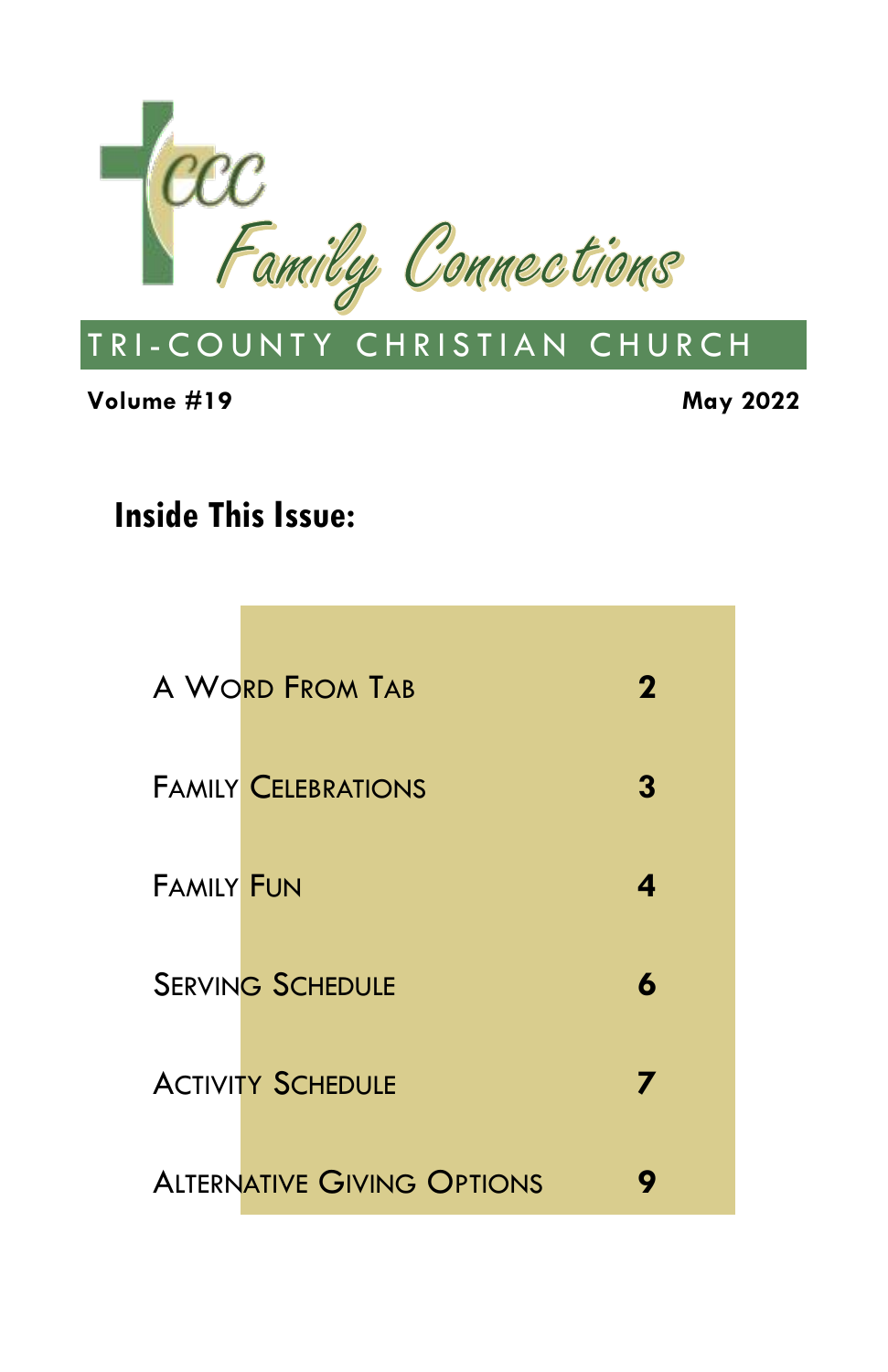

### **A Word From Tab**

#### **Colossians 3:17 And whatever you do, in word or in deed, do everything in the name of Jesus, giving thanks to God the Father through Him!**

What does this look like, sound like, feel like, be like? God created you and me uniquely to live out this verse.

For me, it is a mindset - that this next 10 seconds I am going to speak or act as Jesus would speak or act, Which is what? Always, Always and more Always...Glorifying God!

Now as my day progresses I add up those 10 seconds and celebrate what He has done through my words and my deeds and give thanks for the breath He has given me to live this out. I grow through the times I have not been Jesus and I press on - loving being loved by the Father!

What does your next 10 seconds sound like or act like?

I Love My Church Family Learning Every Day in Christ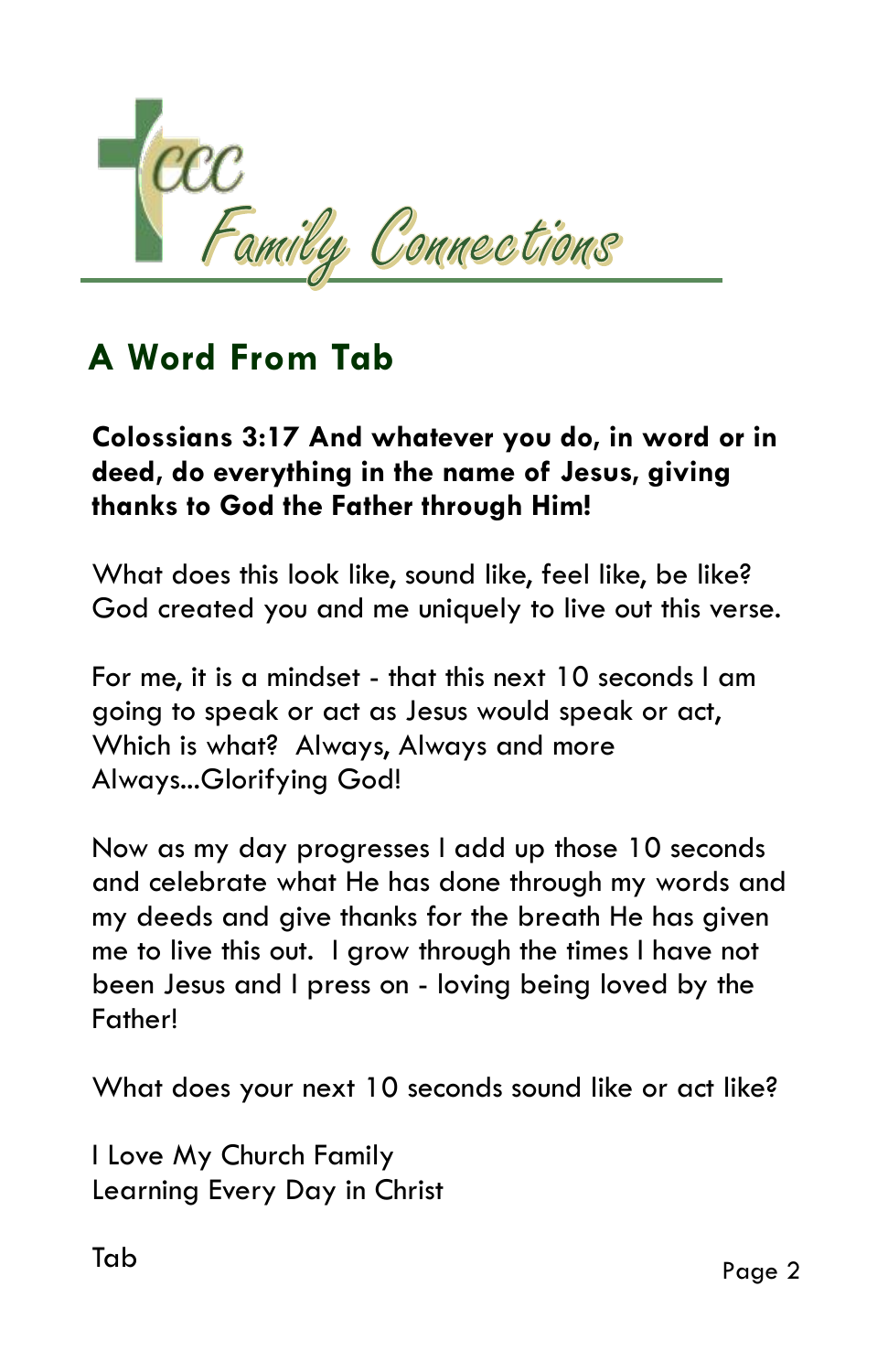

#### **May Birthdays:**

Joe Knotts - 21st

**May Anniversaries:** Tab & Heather - 6th

Wayne & Trina - 11th Seth Jones - 24th

#### **2022 Graduates:**

**Ashley Howes** is graduating from Purdue with a degree in Micro Biology. She plans to begin her career while pursuing graduate school.

**Justin Jones** is graduating high school and plans on attending LIFT Academy to become a commercial airline pilot.



April 16th! <sub>Page 3</sub> **Newlyweds!** Congrats to Jon and Linda Shannon who tied the knot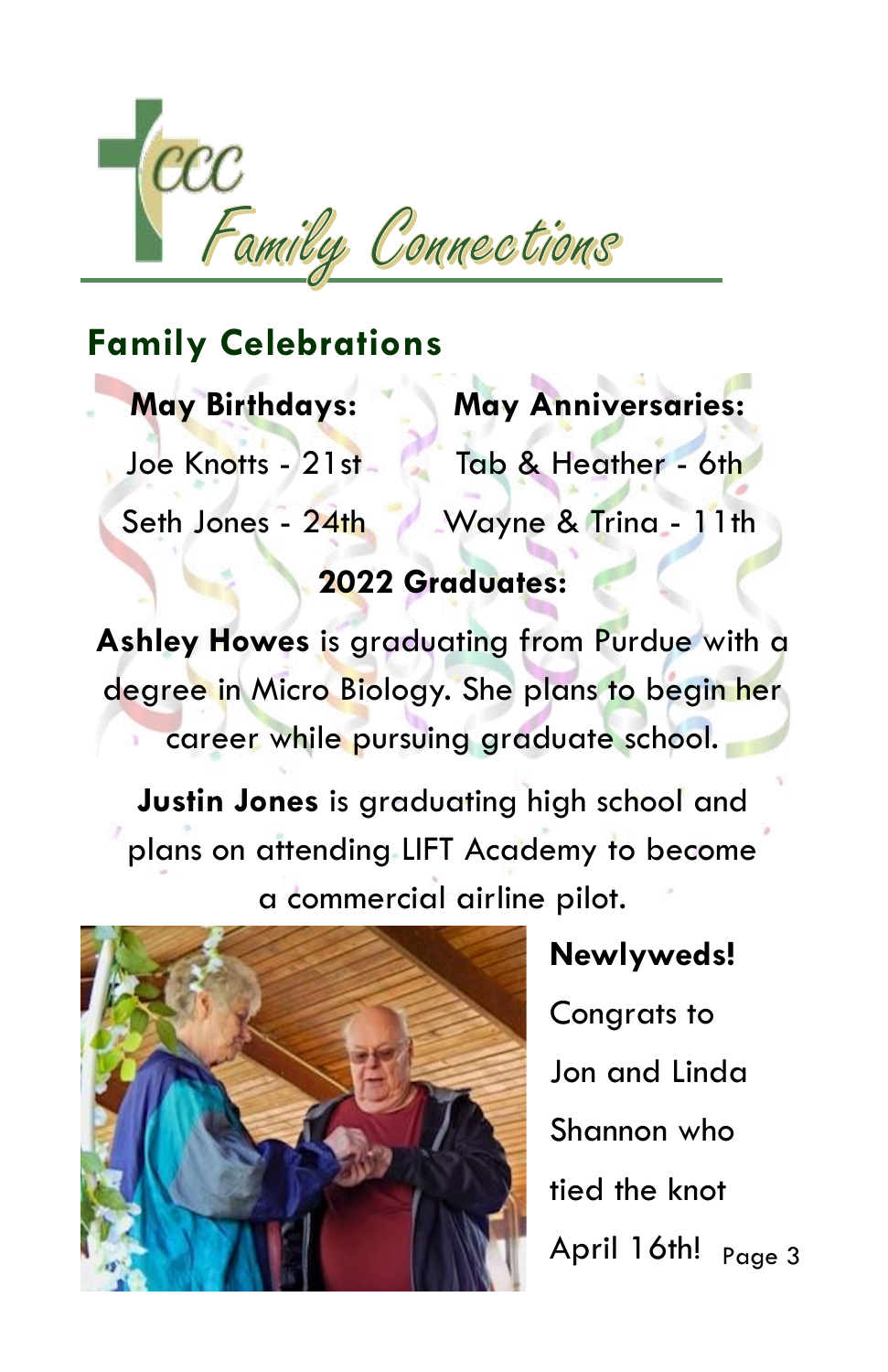



Page 4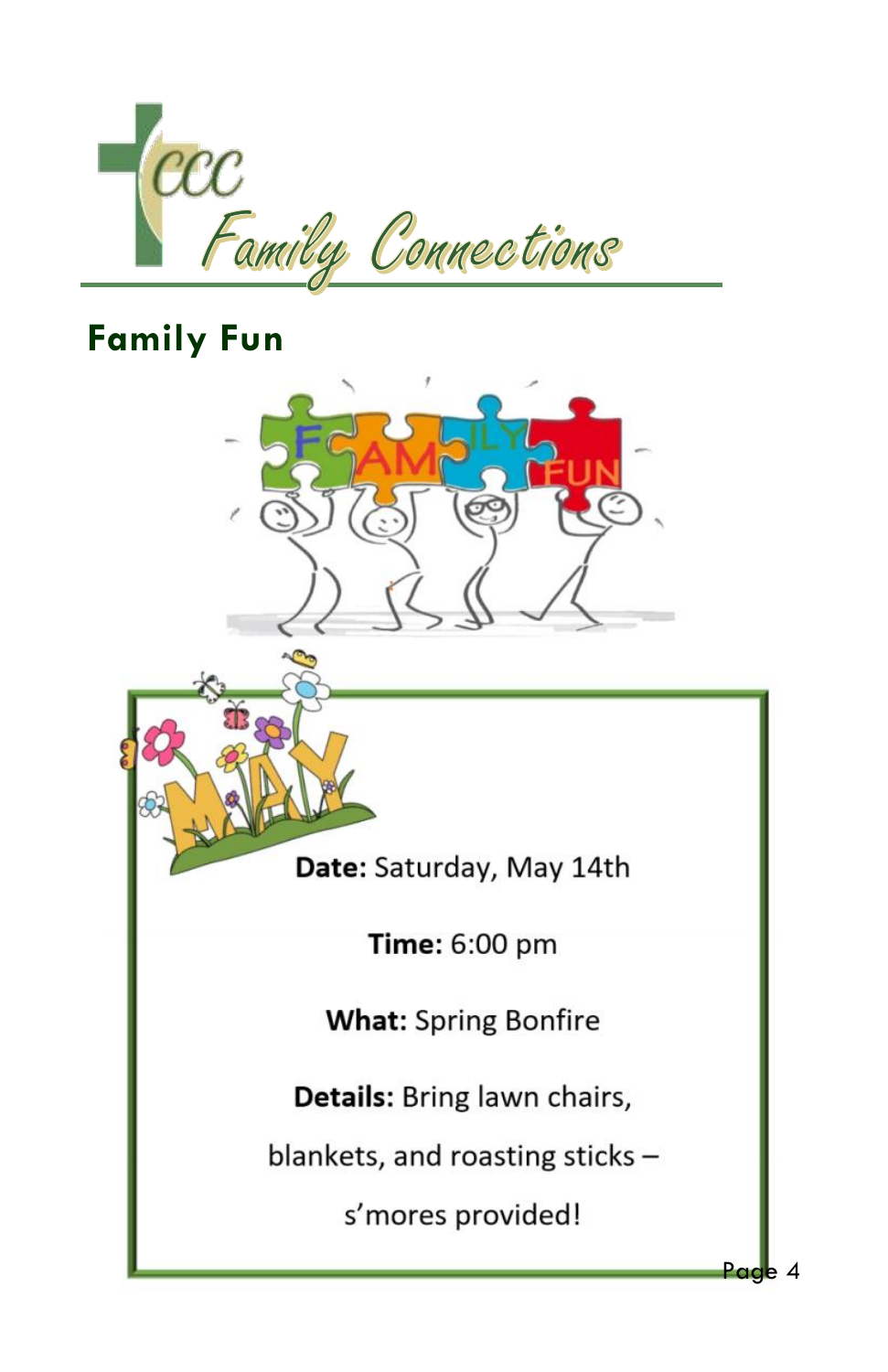

### **Family Fun**

# 5TH SUNDAY DINNER

May 22, 2022 following Morning Worship



### Join us for good food and GREAT fellowship!

Bring your favorite dishes and a heart ready to grow in true biblical fellowship as we share a meal together following morning worship.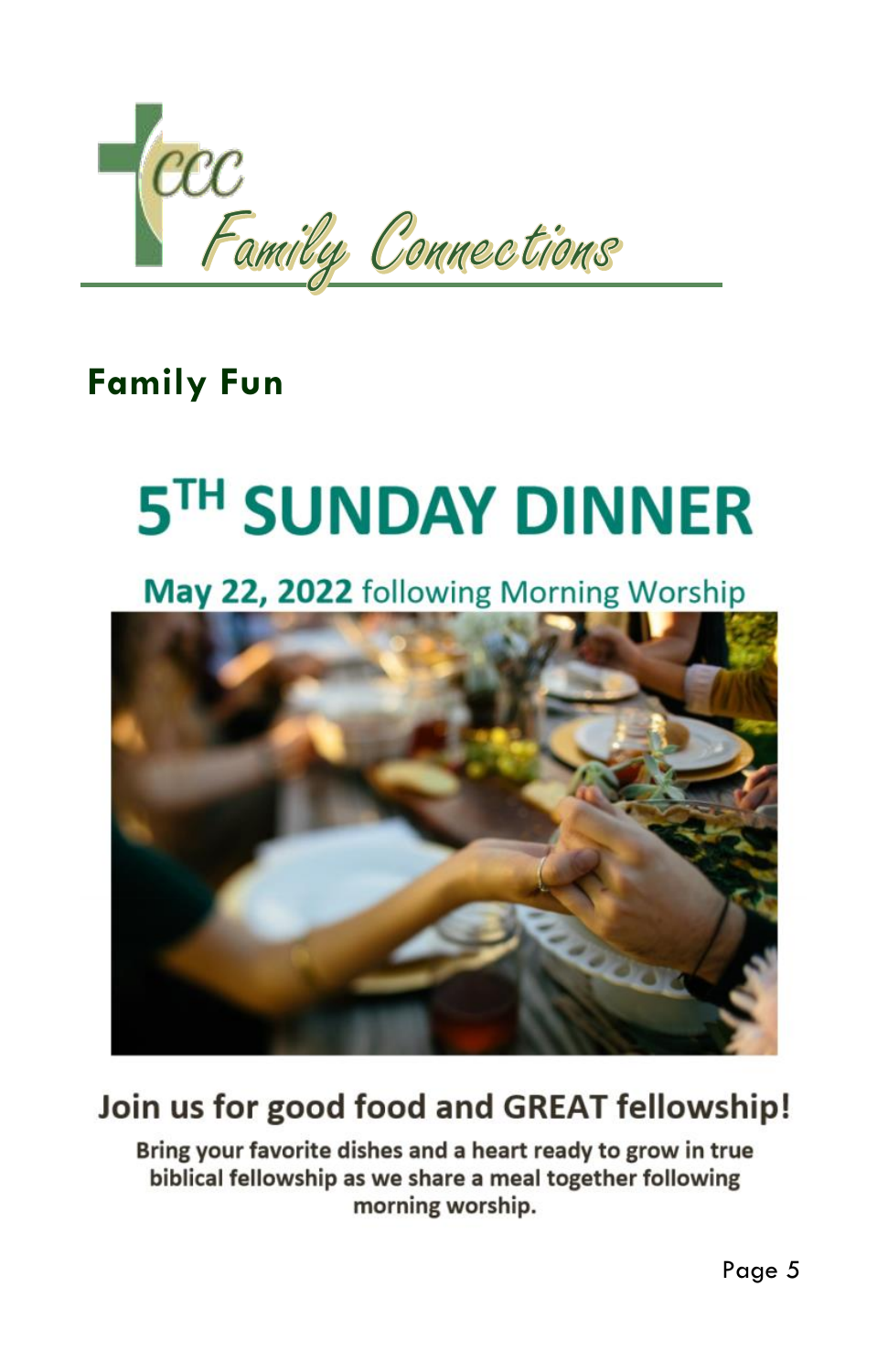

### **May Serving Schedules:**



If you can't make it on your scheduled week, please call or text one of the others to Fill in Thanks! Alvssa 765-203-9234 Don 765-621-2222 Heather 765-621-2275 Morgan 765-606-1807

B A B A B

| May         |               |  |  |  |
|-------------|---------------|--|--|--|
| 1St         | <b>Alyssa</b> |  |  |  |
| 8th         | Don           |  |  |  |
| <b>15th</b> | Morgan        |  |  |  |
| 22nd        | Heather       |  |  |  |
| 29th        | Alyssa        |  |  |  |

#### **Serving Schedule**

If unable to serve your scheduled Sunday, please find a replacement and notify Justin of the change.

| Team         | <b>Members</b>       |                                                        | <b>Meditation</b>                                     |                    |  |
|--------------|----------------------|--------------------------------------------------------|-------------------------------------------------------|--------------------|--|
| A            | lustin lones         | $(765)$ 356-9416                                       | Darrin Marsh                                          | $(765) 503 - 3276$ |  |
|              | <b>Blake Lindsay</b> | $(765)$ 716-8432                                       | John Hargrave                                         | $(765) 620 - 6419$ |  |
|              | Matt Smiley          | $(765)$ 206-0318                                       | <b>Tab Greenlee</b>                                   | $(765) 621 - 2176$ |  |
|              | <b>Ben Hargrave</b>  | $(765) 810-5977$                                       |                                                       |                    |  |
| B            | Clark Falcione       | $(765)$ 273-0872                                       |                                                       |                    |  |
|              | Seth Jones           | $(765)$ 208-0583                                       |                                                       |                    |  |
|              | Lance Hart           | $(765) 606 - 1807$                                     |                                                       |                    |  |
|              | Mike Niquette        | $(765)$ 617-4436                                       |                                                       |                    |  |
| Date         | <b>Meditation</b>    | <b>Servers</b>                                         |                                                       |                    |  |
| May 1, 2022  | Darrin Marsh         | Clark Falcione, Seth Jones, Lance Hart, Mike Niquette  |                                                       |                    |  |
| May 8, 2022  | <b>Tab Greenlee</b>  | Justin Jones, Blake Lindsay, Matt Smiley, Ben Hargrave |                                                       |                    |  |
| May 15, 2022 | John Hargrave        | Clark Falcione, Seth Jones, Lance Hart, Mike Niquette  |                                                       |                    |  |
| May 22, 2022 | Darrin Marsh         | Justin Jones, Blake Lindsay, Matt Smiley, Ben Hargrave |                                                       |                    |  |
| May 29, 2022 | <b>Tab Greenlee</b>  |                                                        | Clark Falcione, Seth Jones, Lance Hart, Mike Niquette | Poo                |  |

Page 6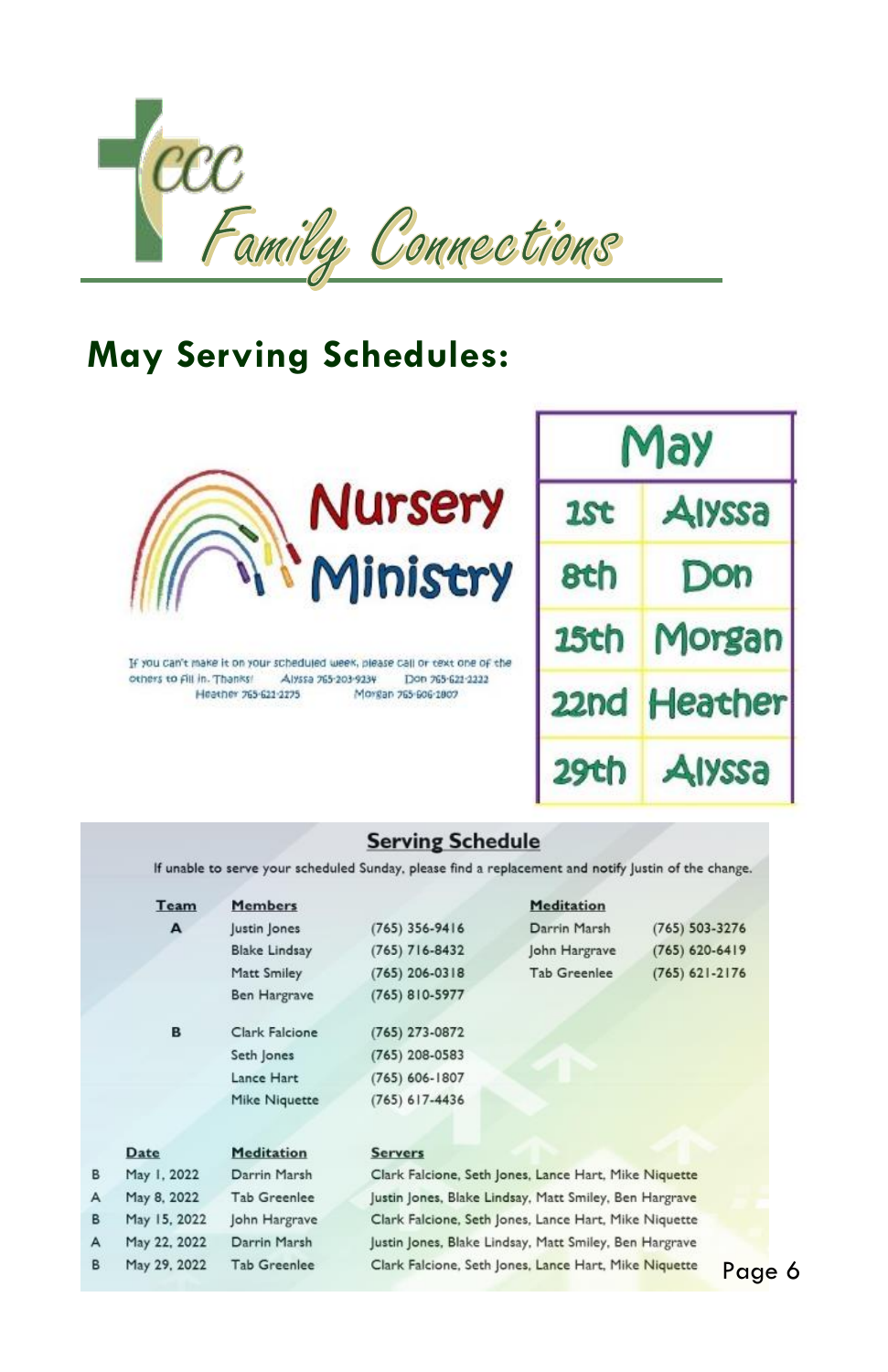

## **May Activity Schedule:**

**Sun 1st:** 9:30am Sunday Morning Worship **Wed 4th:** 6:00pm Youth Group **Thu 5th:** No Worship Practice -------------------------------------------- **Sun 8th Mother's Day:** 9:30am Morning Worship 6:00pm Small Groups **Thu 12th:** 6:00pm Worship Practice **Sat 14th:** 6:00pm Family Fun Event - Bonfire --------------------------------------------

**Sun 15th:** 9:30am Sunday Morning Worship

**Wed 18th:** 6:00pm Youth Group

**Thu 19th:** 6:00pm Worship Practice

--------------------------------------------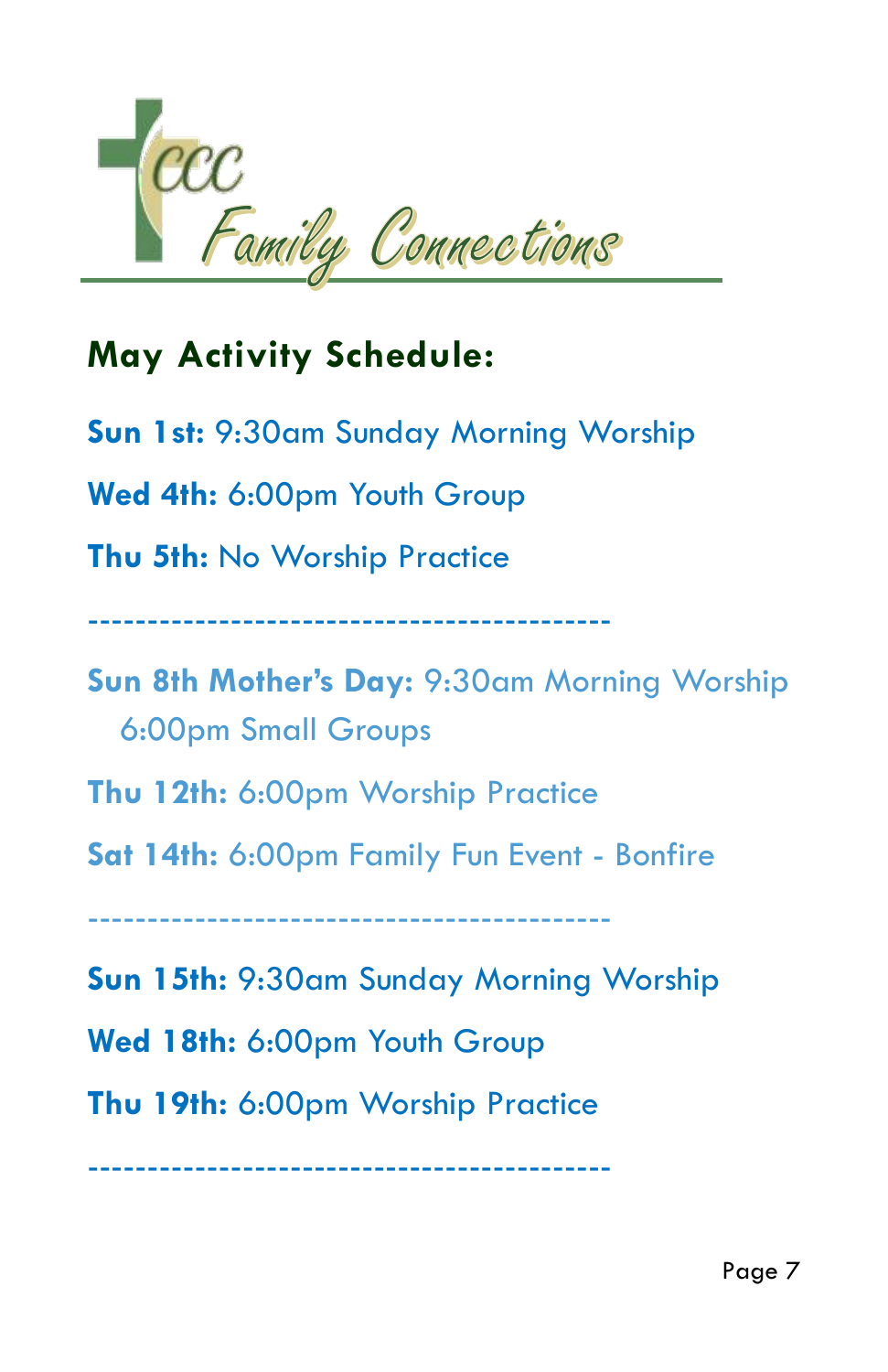

**Sun 22nd:** 9:30am Sunday Morning Worship 5th Sunday Dinner following Worship 3:00pm Trustee Meeting 4:00pm Leadership Meeting 6:00pm Small Groups

**Thur 26th:** 6:00pm Worship Practice

--------------------------------------------

**Sun 29th:** 9:30am Sunday Morning Worship

#### **Mon, May 30th - Fri, Jun 3rd Office Closed**

#### **June:**

**Wed 1st:** 6:00pm Youth Group

**Thu 2nd:** 6:00pm Worship Practice